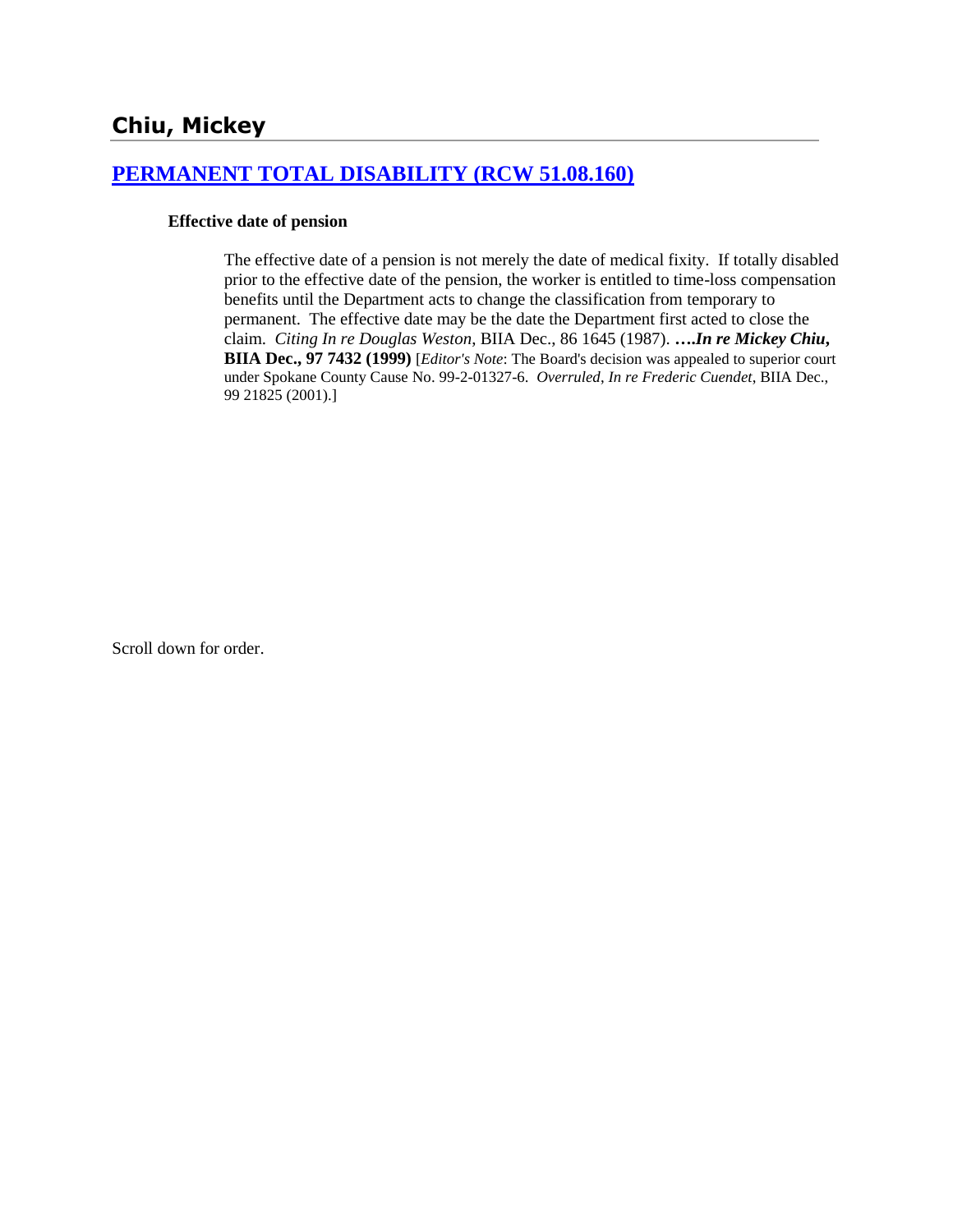### **BEFORE THE BOARD OF INDUSTRIAL INSURANCE APPEALS STATE OF WASHINGTON**

**)**

**IN RE: MICKEY CHIU ) DOCKET NOS. 97 7432 & 97 7432-A**

**CLAIM NO. T-602558 ) DECISION AND ORDER**

APPEARANCES:

Claimant, Mickey Chiu, by Solan, Doran, Milhem & Hertel, P.S., per Jerry E. Hertel

| Self-Insured Employer, Safeway, Inc., by |
|------------------------------------------|
| Law Offices of Annan & Associates, per   |
| Edgar (Ned) L. Annan                     |

In the matter assigned Docket No. 97 7432, the claimant, Mickey Chiu, filed an appeal with the Board of Industrial Insurance Appeals on September 23, 1997, from an order of the Department of Labor and Industries dated September 12, 1997. In the matter assigned Docket No. 97 7432-A, the self-insured employer, Safeway, Inc., filed a cross-appeal with the Board on October 30, 1997, from the Department order dated September 12, 1997. The September 12, 1997 order affirmed the provisions of a prior Department order dated June 12, 1997, that closed the claim with time loss compensation paid through July 13, 1996, and directed the self-insured employer to pay a permanent partial disability award equal to Category 5 of WAC 296-20-280 for permanent dorso-lumbar and/or lumbosacral impairments. **REVERSED AND REMANDED**.

# **DECISION**

Pursuant to RCW 51.52.104 and RCW 51.52.106, this matter is before the Board for review and decision on a timely Petition for Review filed by the self-insured employer to a Proposed Decision and Order issued on November 3, 1998, in which the order of the Department dated September 12, 1997, was reversed and remanded to the Department to pay time loss compensation for the period from July 14, 1996 to September 12, 1997, provide benefits to the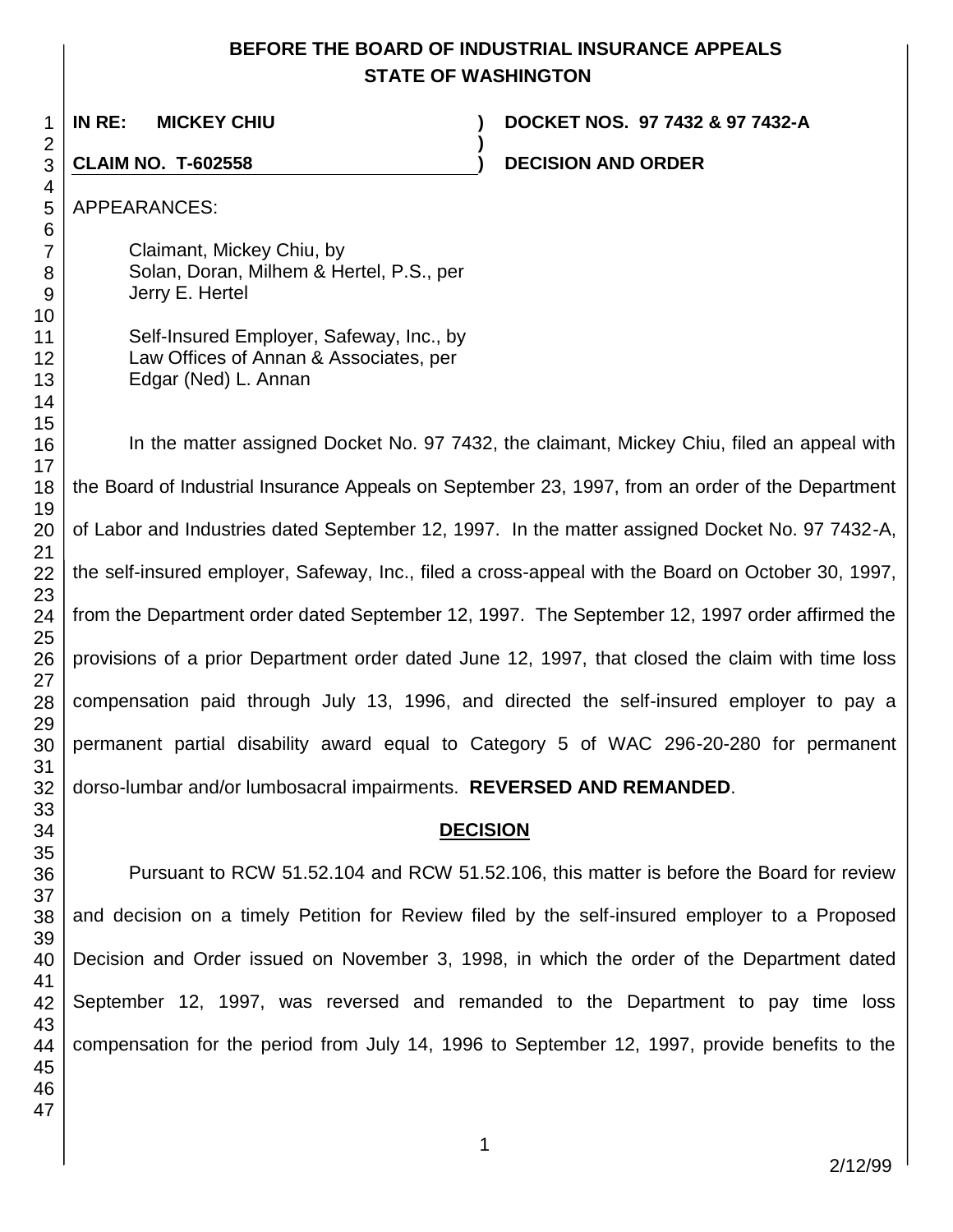claimant attendant to his status as a permanently totally disabled worker as of September 12, 1997, and take such further action as is consistent with the law and the facts.

The Board has reviewed the evidentiary rulings in the record of proceedings and finds that no prejudicial error was committed and the rulings are affirmed. The issue presented by this appeal and the evidence presented by the parties are adequately set forth in the Proposed Decision and Order. We agree with our industrial appeals judge that Mr. Chiu was incapable of performing reasonably continuous gainful employment from July 14, 1996 through September 12, 1997, given his age, education, work experience, and residual limitations proximately caused by the industrial injury of December 4, 1991. Our only disagreement with our industrial appeals judge is the date that Mr. Chiu became a permanently and totally disabled worker within the meaning of RCW 51.08.160. In our view, the correct date is June 12, 1997.

Our review of the record in this matter reveals that the parties stipulated that the claimant's low back condition was fixed and stable as of September 12, 1997. The medical evidence, however, actually establishes that Mr. Chiu reached medical fixity before that date. The claimant's treating physician, Michael Carraher, M.D., was of the impression that the claimant's chronic low back condition was fixed and stable as of May 6, 1996, although he cautioned that surgery may be required at some point in the future. Likewise, Dr. Steven Sears, who testified on behalf of the employer, thought that Mr. Chiu had reached medical fixity as of October 16, 1996.

This Board has held that time loss compensation benefits cannot be terminated based on medical fixity until the Department has acted to change the classification of the worker's disability from temporary to permanent. *In re Douglas Weston*, BIIA Dec., 86 1645 (1987). This action occurred on June 12, 1997, when the Department first closed Mr. Chiu's claim. Once the Department has classified a worker's condition as fixed and stable, the worker must present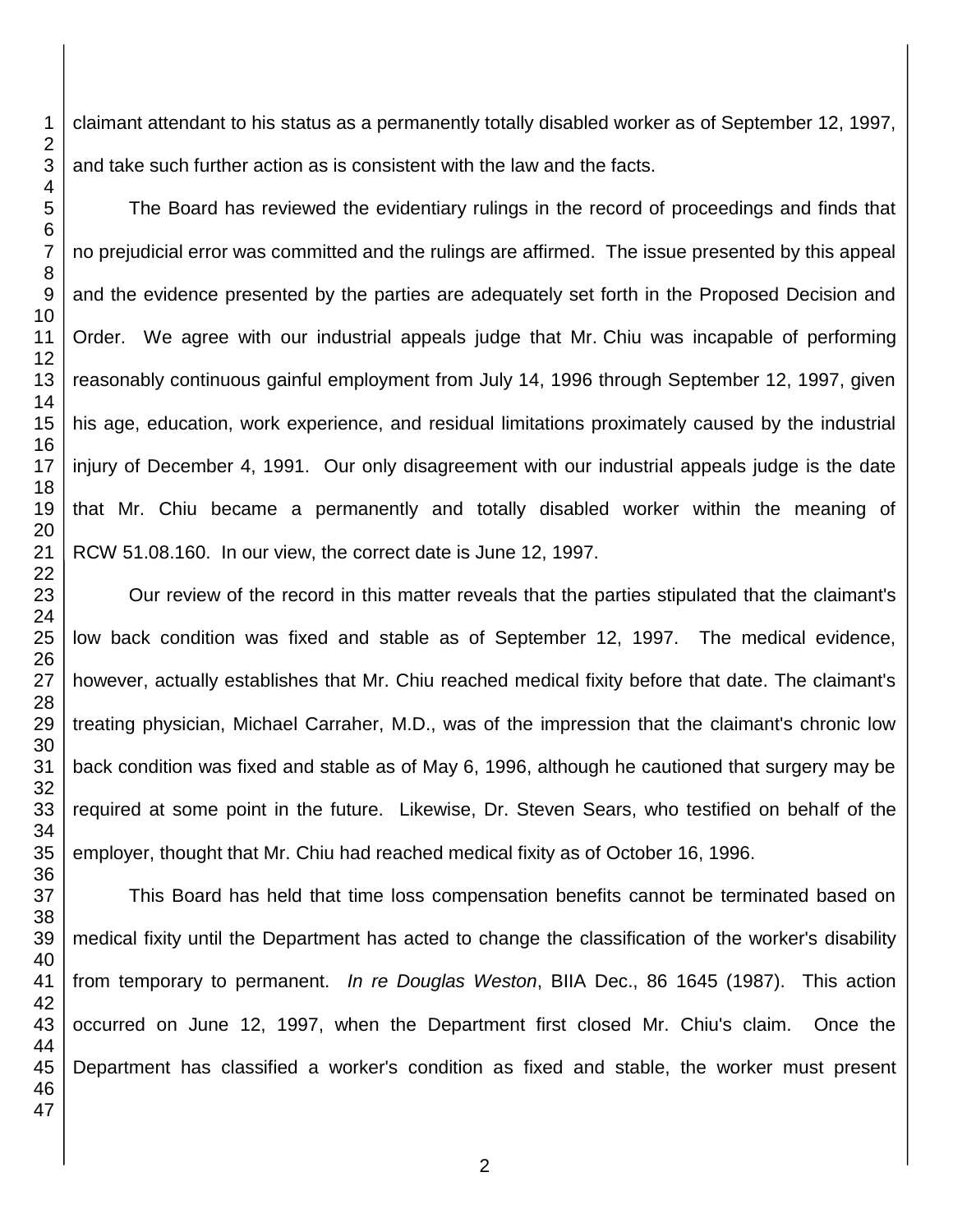medical evidence to the contrary in order to make a case for temporary total disability benefits. *Weston*, at 4. Mr. Chiu did not present such evidence. Therefore, we conclude that Mr. Chiu's total disability became permanent as of June 12, 1997.

After consideration of the Proposed Decision and Order and the self-insured employer's Petition for Review filed thereto, and a careful review of the entire record before us, we are persuaded that the Department order of September 12, 1997, is incorrect and must be reversed. This matter is remanded to the Department to issue an order directing the self-insured employer to pay the claimant time loss compensation benefits for the period July 14, 1996 to June 12, 1997; to find the worker permanently totally disabled effective June 12, 1997; and to provide benefits to the claimant attendant with his status as a permanently totally disabled worker.

# **FINDINGS OF FACT**

1. On December 13, 1991, the claimant, Mickey Chiu, filed an application for benefits with the Department of Labor and Industries, alleging an industrial injury to his back on December 4, 1991, in the course of employment with Safeway, Inc.

On January 2, 1992, the Department issued an order allowing the claim for medical treatment.

On June 12, 1997, the Department issued an order closing the claim with time loss compensation paid through July 13, 1996, and directed the self-insured employer to pay a permanent partial disability equal to Category 5 for permanent dorso-lumbar and/or lumbosacral impairments.

On July 11, 1997, the claimant filed a Notice of Appeal with the Board of Industrial Insurance Appeals from the Department order dated June 12, 1997.

On July 30, 1997, the self-insured employer filed a Notice of Appeal with the Board from a Department order dated June 12, 1997, that was received at the Department on July 29, 1997, as a protest and request for reconsideration and forwarded to the Board as a direct appeal.

On August 20, 1997, the Board issued an order denying both appeals docketed under 97 5338 and 97 5832.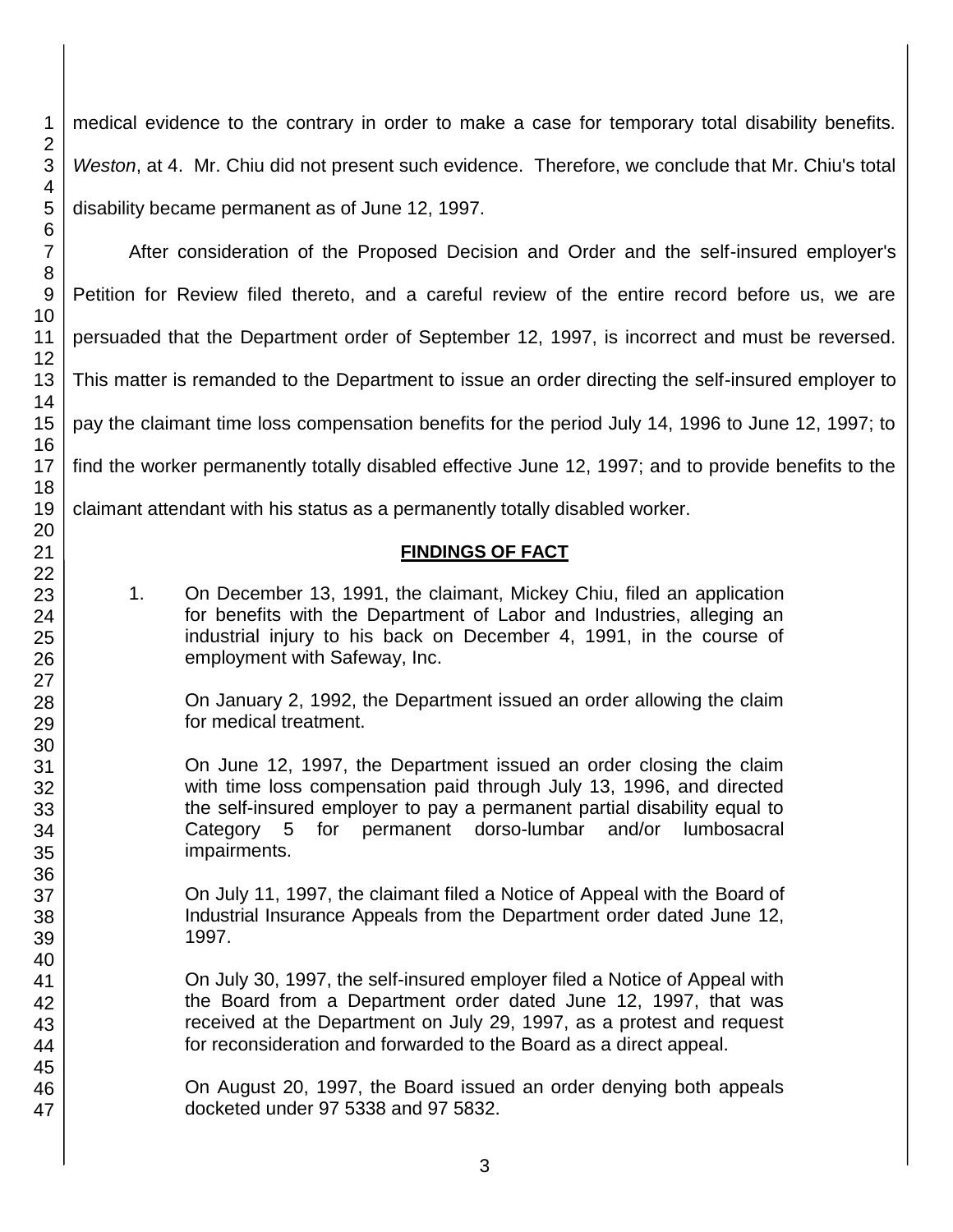On September 12, 1997, the Department issued an order affirming the provisions of the June 12, 1997 order.

On September 23, 1997, the claimant filed a Notice of Appeal with the Board from the Department order dated September 12, 1997.

On October 30, 1997, the self-insured employer filed a cross-appeal with the Board from the Department order dated September 12, 1997.

On November 12, 1997, the Board issued an order granting the claimant's appeal and assigning it Docket No. 97 7432.

On November 19, 1997, the Board issued an order granting the self-insured employer's cross-appeal and assigned it Docket No. 97 7432-A.

- 2. On December 4, 1991, the claimant sustained an industrial injury while in the course of employment with Safeway, Inc., when he fell 10 feet through a ceiling.
- 3. The industrial injury of December 4, 1991, was a proximate cause of the claimant's compression fractures of L1, L3, L4, and T11. The conditions proximately caused by the industrial injury produced clinical findings of a palpable deformity at the area of the significant L1 fracture, kyphosis of the lumbar spine, and limited lumbar range of motion.
- 4. The industrial injury of December 4, 1991, was not a proximate cause of the claimant's mental health and neurological conditions, if they existed.
- 5. As of June 12, 1997, the claimant's conditions, proximately caused by the industrial injury of December 4, 1991, were fixed and not in need of further necessary and proper treatment.
- 6. Mickey Chiu, an Asian restaurant manager and chef, was born on January 11, 1951, and emigrated from Taiwan to the United States in 1979. He graduated from high school and attended college for one year in Taiwan. His singular work history limits his transferable skills to operating a cash register, seating customers, and ordering supplies. Mr. Chiu lacks the ability, beyond the third grade level, to comprehend, concept or understand, speak, read, write, or otherwise communicate in English. Mr. Chiu's left index finger is amputated at the terminal phalanx joint and he has difficulty manipulating and performing fine finger dexterity.

1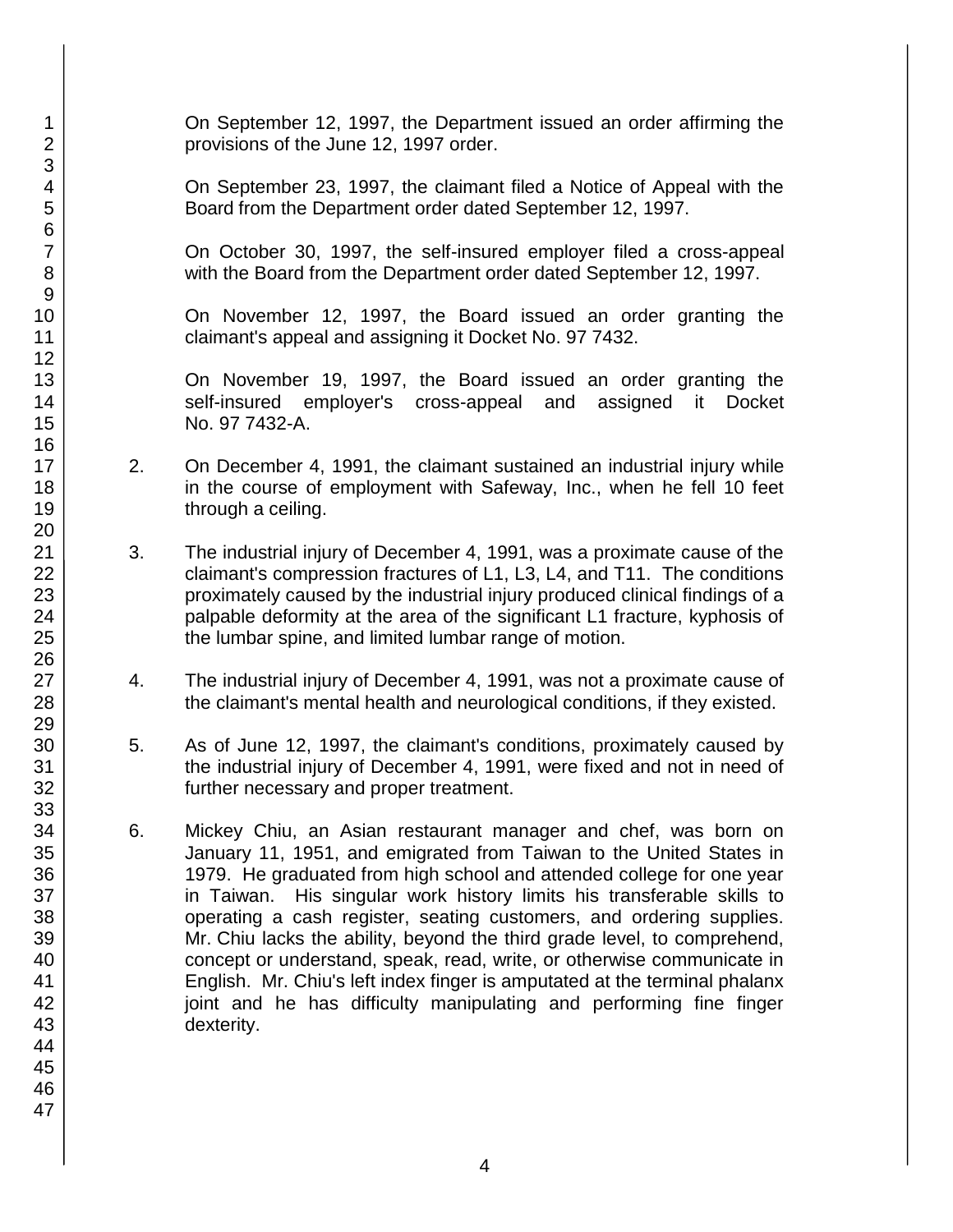- 7. The industrial injury of December 4, 1991, proximately caused the following limitations: exertional activities were limited to sedentary work; sitting, standing, and walking alternately is limited to no more than half time; bending is limited to a seldom basis; and lifting and carrying was limited to 20 pounds occasionally, 10 pounds frequently and 5 pounds continuously. The claimant requires frequent rest periods when he must recline up to 50 percent of the day.
- 8. From July 14, 1996 through June 12, 1997, the claimant was incapable of performing and obtaining gainful employment on a reasonably continuous basis, including but not limited to employment as a small products assembler, electronics worker, restaurant host, general clerk, or wire worker due to the claimant's age, education, training and experience, reaction to the injury, loss of function, and physical capacities, proximately caused by the industrial injury of December 4, 1991.

#### **CONCLUSIONS OF LAW**

- 1. The Board of Industrial Insurance Appeals has jurisdiction over the parties and the subject matter of this appeal.
- 2. As of June 12, 1997, the claimant's conditions, proximately caused by the industrial injury of December 4, 1991, were fixed and did not require further necessary and proper treatment within the meaning of RCW 51.36.010 and WAC 296-20-01002.
- 3. The claimant was a totally and temporarily disabled worker due to the residual effects, proximately caused by the industrial injury of December 4, 1991, from July 14, 1996 to June 12, 1997, as contemplated by RCW 51.32.090.
- 4. As of June 12, 1997, the claimant was a permanently and totally disabled worker, due to the residual effects proximately caused by the industrial injury of December 4, 1991, as contemplated by RCW 51.08.160.
- 5. The Department order dated September 12, 1997, that affirmed the provisions of an order dated June 12, 1997, is incorrect and is reversed. The claim is remanded to the Department to pay time loss compensation for the period from July 14, 1996 to June 12, 1997, provide benefits to the claimant attendant to his status as a permanently

1